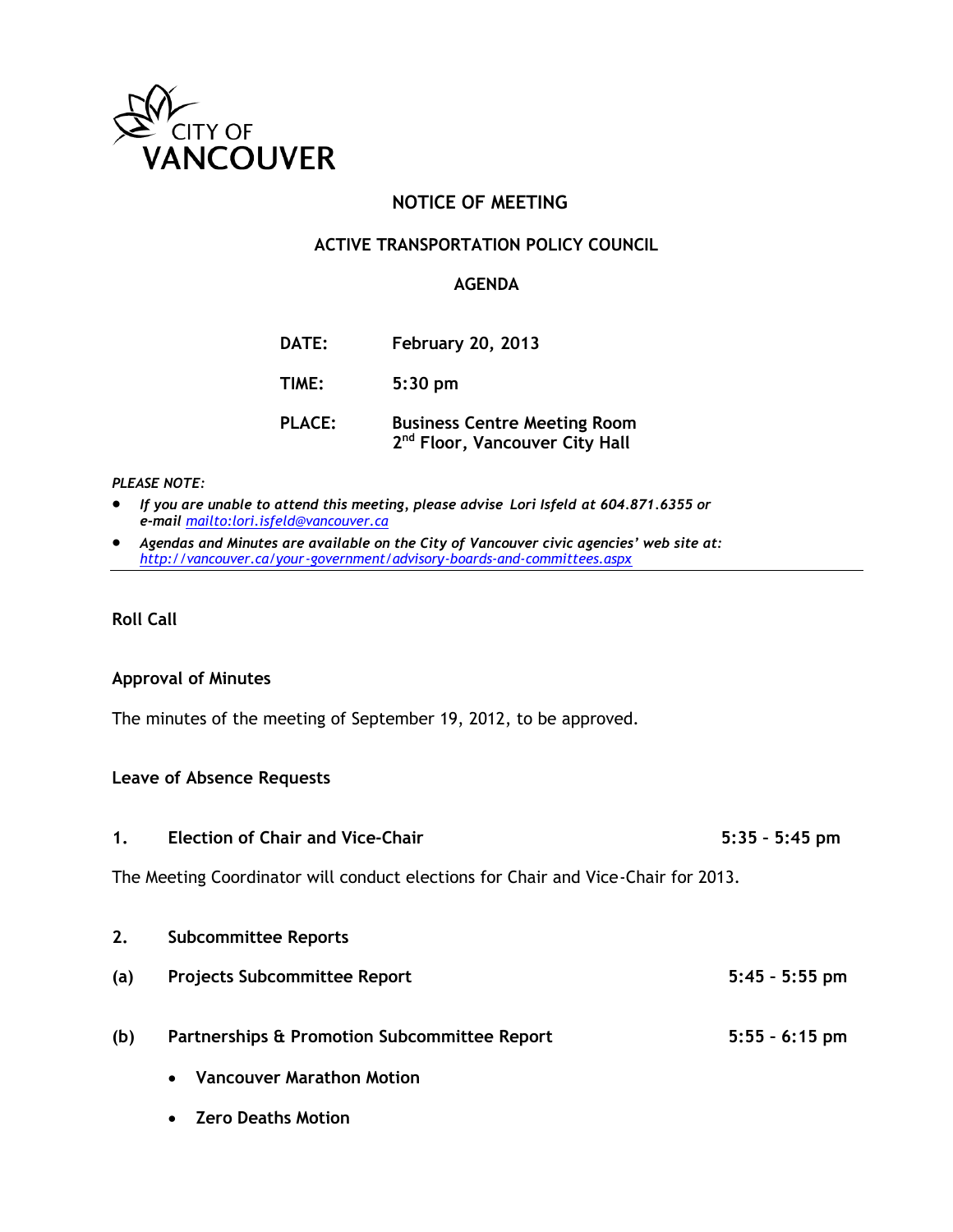| 3.                                                                                            | <b>Transportation 2040 Plan Update</b>                                                                                                       | $6:15 - 6:30$ pm |
|-----------------------------------------------------------------------------------------------|----------------------------------------------------------------------------------------------------------------------------------------------|------------------|
| 4.                                                                                            | <b>Liaising with Other Committees</b>                                                                                                        | $6:30 - 6:40$ pm |
| 5.                                                                                            | <b>Strategic Meetings - Motion Approval Process</b>                                                                                          | $6:40 - 7:00$ pm |
| Discussion between Council members and staff on strategies to maximize ATPC regular meetings. |                                                                                                                                              |                  |
| $\bullet$<br>٠<br>$\bullet$                                                                   | time frame and approval process for motions;<br>motion follow-up;<br>submitting agenda items;<br>time management and improved communication. |                  |
| 6.                                                                                            | <b>Health City Strategy Overview</b>                                                                                                         | 7:00 - 7:10 pm   |
| 7.                                                                                            | <b>Bike Parking</b>                                                                                                                          | 7:10 - 7:20 pm   |
|                                                                                               | Discussion regarding bike parking at schools and bike parking in general.                                                                    |                  |
| 8.                                                                                            | <b>Update - HUB</b>                                                                                                                          | $7:20 - 7:25$ pm |
|                                                                                               | Lisa Slakov will provide an update on HUB and Business + Bikes program.                                                                      |                  |
| 9.                                                                                            | <b>BCCC and Partners Cycling Election Strategy Group</b>                                                                                     | $7:25 - 7:30$ pm |
|                                                                                               | BC-wide campaign for more funding for cycling as an election issue.                                                                          |                  |
| 10.                                                                                           | Pedestrian Voice for Media & Social Media                                                                                                    | 7:30 - 7:40 pm   |
| 11.                                                                                           | <b>Response to False Creek Resident's Association</b>                                                                                        | 7:40 - 7:45 pm   |
| 12.                                                                                           | <b>Liaison Reports</b>                                                                                                                       | 7:45 - 7:50 pm   |
|                                                                                               | a) Council Liaison Report                                                                                                                    |                  |
|                                                                                               | b) Park Board Liaison Report                                                                                                                 |                  |
|                                                                                               | c) School Board Liaison Report                                                                                                               |                  |
|                                                                                               | d) Staff Liaison Report                                                                                                                      |                  |